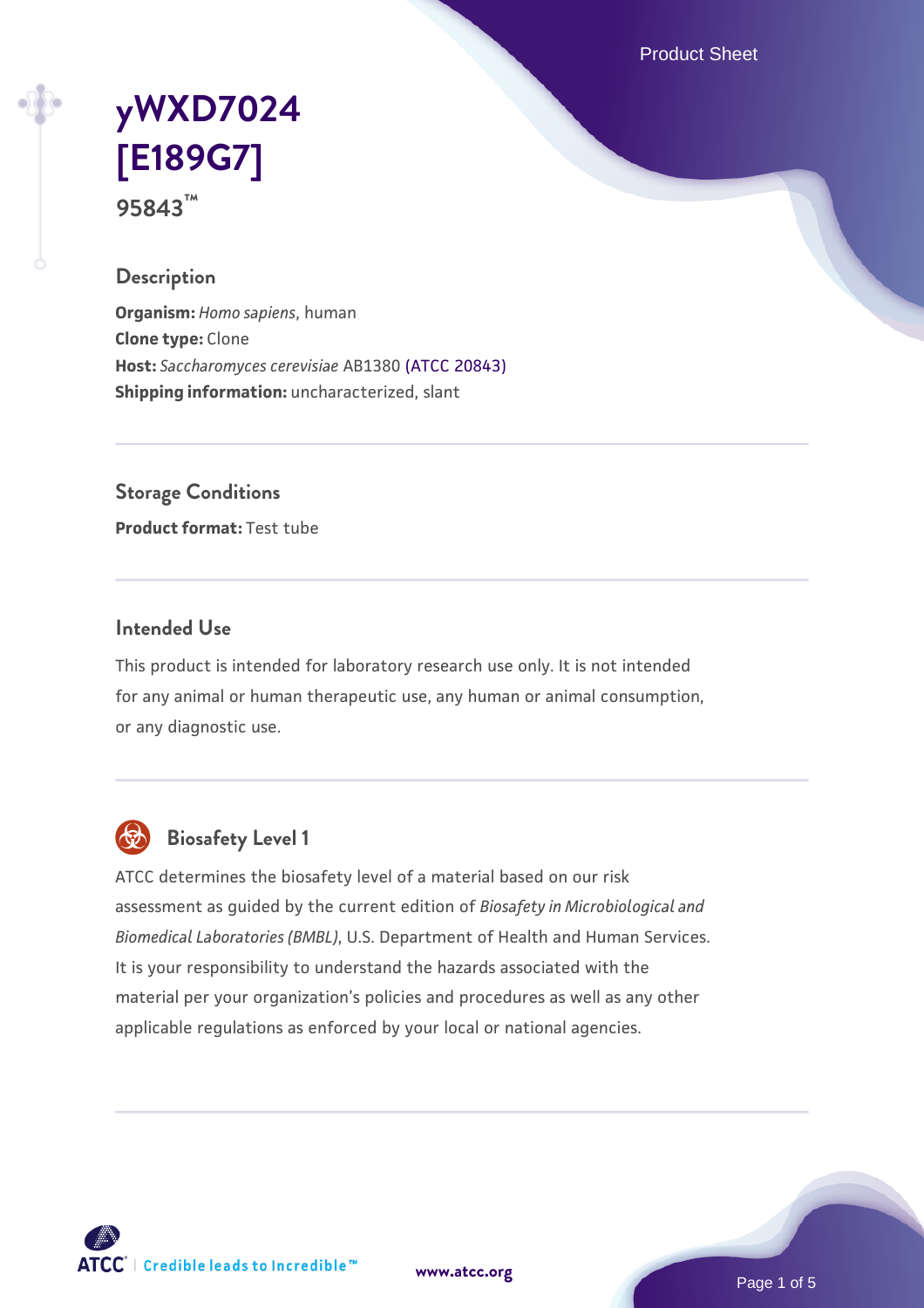# **Certificate of Analysis**

For batch-specific test results, refer to the applicable certificate of analysis that can be found at www.atcc.org.

## **Insert Information**

**Type of DNA:** genomic **Genome:** Homo sapiens **Chromosome:** X **Gene name:** DNA Segment **Gene product:** DNA Segment **Contains complete coding sequence:** Unknown

## **Vector Information**

**Type of vector:** YAC **Markers:** SUP4; URA3; TRP1

# **Growth Conditions**

**Medium:**  [ATCC Medium 1245: YEPD](https://www.atcc.org/-/media/product-assets/documents/microbial-media-formulations/1/2/4/5/atcc-medium-1245.pdf?rev=705ca55d1b6f490a808a965d5c072196) **Temperature:** 30°C

# **Notes**

More information may be available from ATCC (http://www.atcc.org or 703- 365-2620).

# **Material Citation**

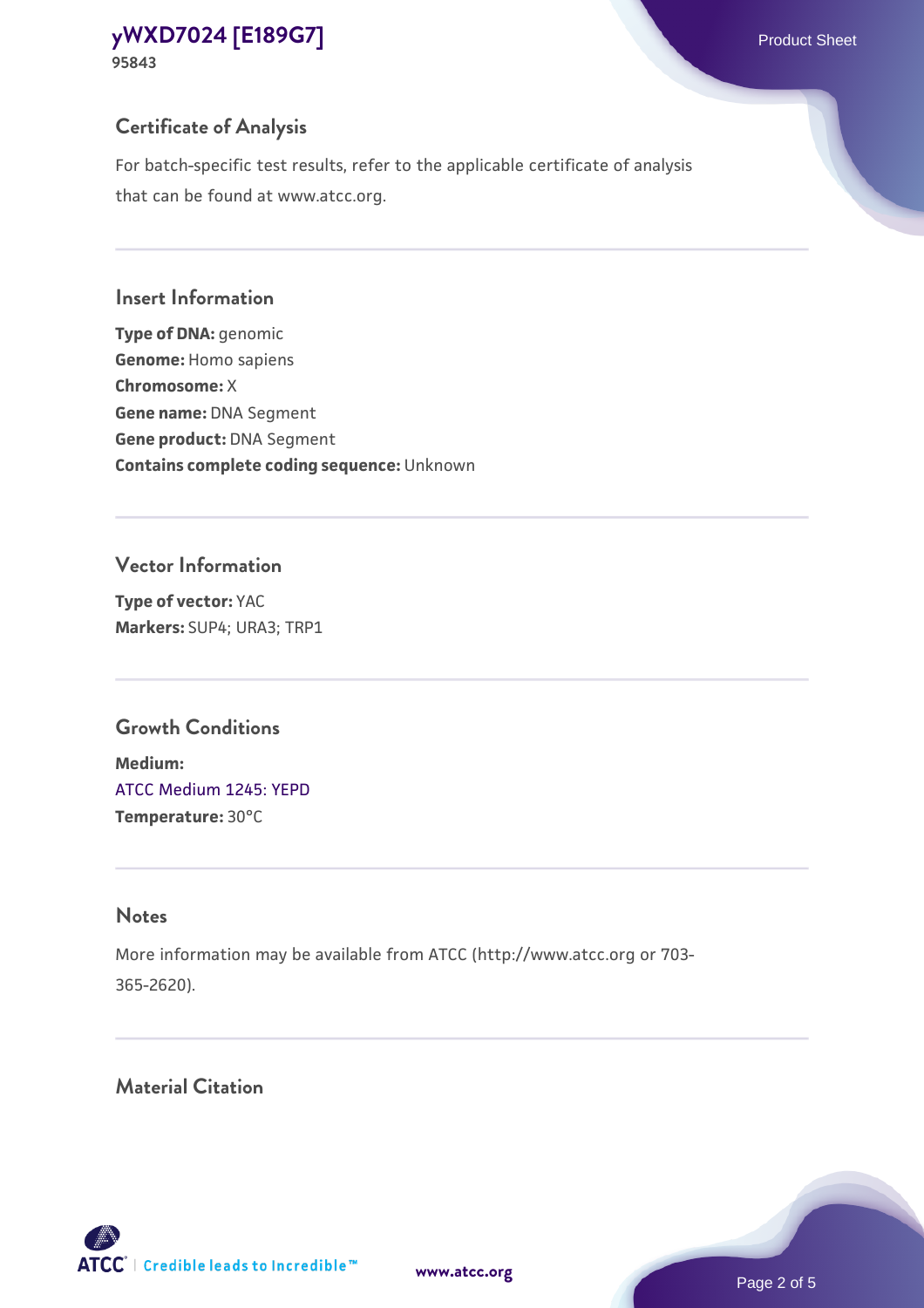If use of this material results in a scientific publication, please cite the material in the following manner: yWXD7024 [E189G7] (ATCC 95843)

#### **References**

References and other information relating to this material are available at www.atcc.org.

### **Warranty**

The product is provided 'AS IS' and the viability of  $ATCC<sup>®</sup>$  products is warranted for 30 days from the date of shipment, provided that the customer has stored and handled the product according to the information included on the product information sheet, website, and Certificate of Analysis. For living cultures, ATCC lists the media formulation and reagents that have been found to be effective for the product. While other unspecified media and reagents may also produce satisfactory results, a change in the ATCC and/or depositor-recommended protocols may affect the recovery, growth, and/or function of the product. If an alternative medium formulation or reagent is used, the ATCC warranty for viability is no longer valid. Except as expressly set forth herein, no other warranties of any kind are provided, express or implied, including, but not limited to, any implied warranties of merchantability, fitness for a particular purpose, manufacture according to cGMP standards, typicality, safety, accuracy, and/or noninfringement.

#### **Disclaimers**

This product is intended for laboratory research use only. It is not intended for any animal or human therapeutic use, any human or animal consumption,





Page 3 of 5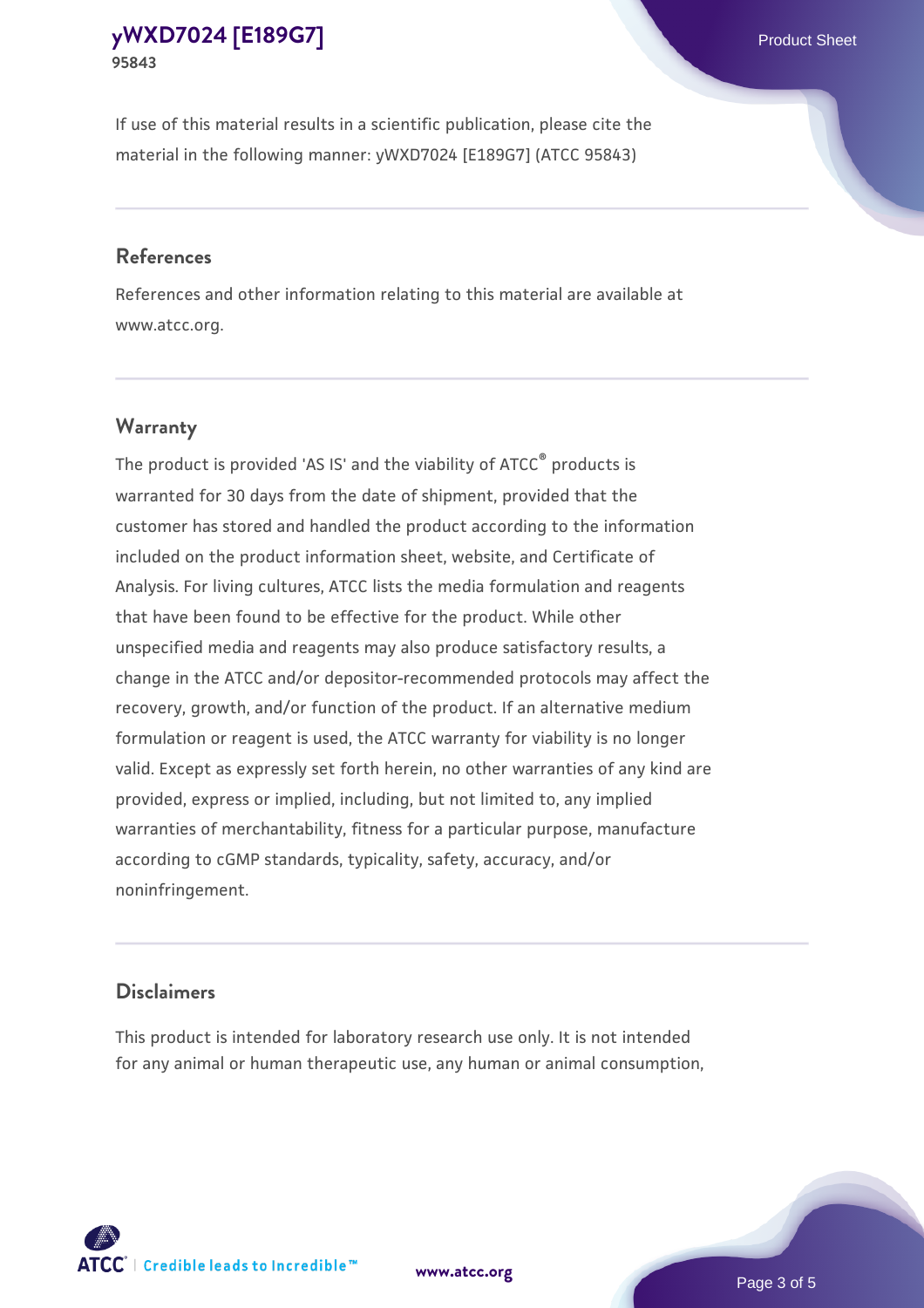or any diagnostic use. Any proposed commercial use is prohibited without a license from ATCC.

While ATCC uses reasonable efforts to include accurate and up-to-date information on this product sheet, ATCC makes no warranties or representations as to its accuracy. Citations from scientific literature and patents are provided for informational purposes only. ATCC does not warrant that such information has been confirmed to be accurate or complete and the customer bears the sole responsibility of confirming the accuracy and completeness of any such information.

This product is sent on the condition that the customer is responsible for and assumes all risk and responsibility in connection with the receipt, handling, storage, disposal, and use of the ATCC product including without limitation taking all appropriate safety and handling precautions to minimize health or environmental risk. As a condition of receiving the material, the customer agrees that any activity undertaken with the ATCC product and any progeny or modifications will be conducted in compliance with all applicable laws, regulations, and guidelines. This product is provided 'AS IS' with no representations or warranties whatsoever except as expressly set forth herein and in no event shall ATCC, its parents, subsidiaries, directors, officers, agents, employees, assigns, successors, and affiliates be liable for indirect, special, incidental, or consequential damages of any kind in connection with or arising out of the customer's use of the product. While reasonable effort is made to ensure authenticity and reliability of materials on deposit, ATCC is not liable for damages arising from the misidentification or misrepresentation of such materials.

Please see the material transfer agreement (MTA) for further details regarding the use of this product. The MTA is available at www.atcc.org.

### **Copyright and Trademark Information**

© ATCC 2021. All rights reserved.

ATCC is a registered trademark of the American Type Culture Collection.



**[www.atcc.org](http://www.atcc.org)**

Page 4 of 5